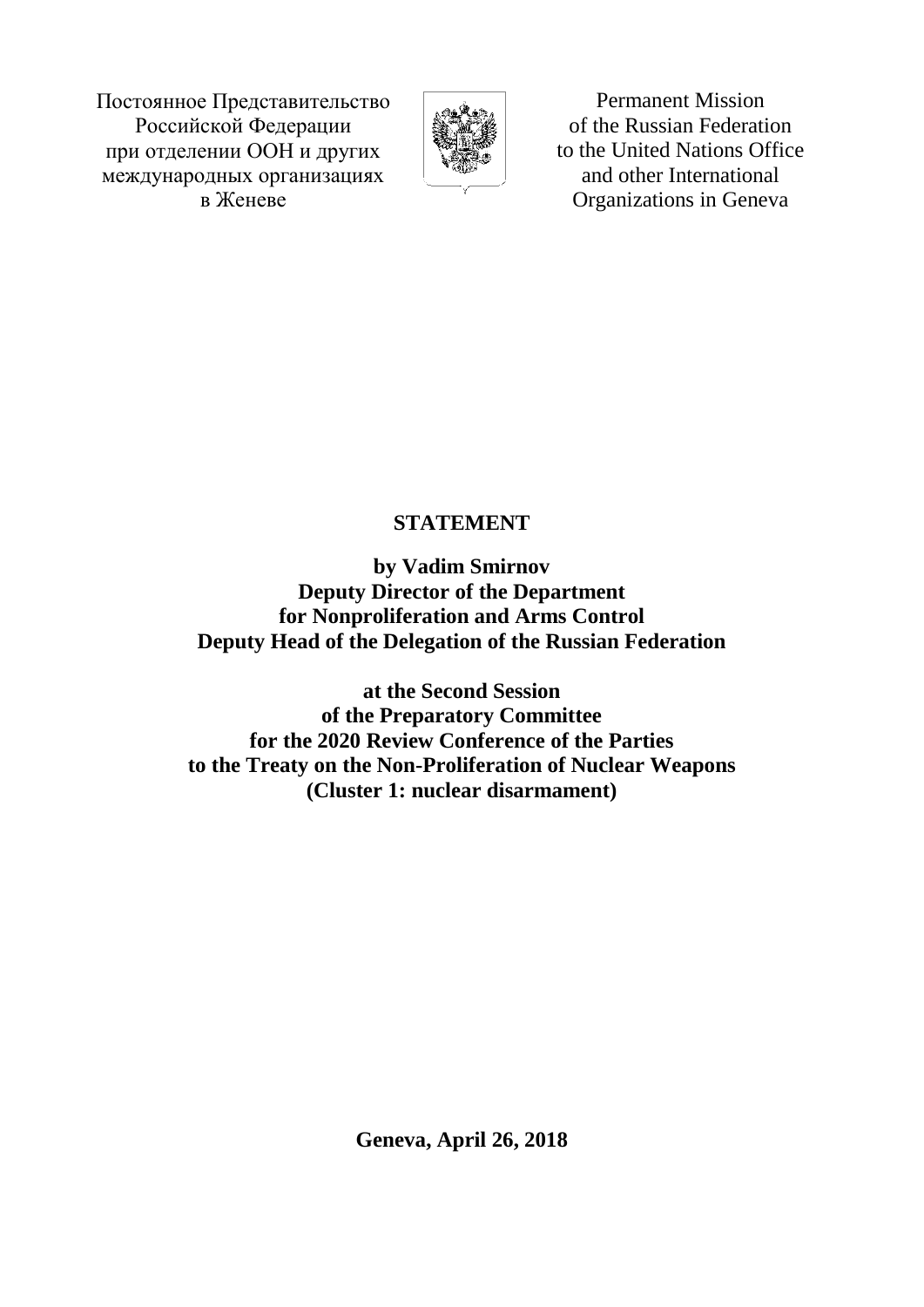Mr. Chairman,

Colleagues,

The issues of nuclear disarmament are high on the agenda of the NPT review process.

Our country is committed to building a world free of nuclear weapons. Russia has already made an unprecedented contribution to nuclear disarmament by having decreased its nuclear arsenal by more than 85%.

Russia has fully complied with its commitment to reduce strategic offensive weapons in accordance with the New START Treaty between Russia and the US. Russia's aggregate potential of strategic arms is even below the limits for warheads and delivery means established by the Treaty.

Unfortunately, we cannot confirm that the other Party to the Treaty has also reached the set limits. The figures declared by the US have been reached not only by actually reducing the arms, but also through manipulations that are incorrect from the point of view of the Treaty. Specifically Washington has unilaterally removed from the accountability under the Treaty 56 Trident II SLBM launchers and 41 B-52H heavy bombers by declaring them as converted. However, the so-called conversion has been conducted in such a way that Russia cannot confirm its results as it is specified in the New START Treaty. Moreover, the US has not included into the accountability under the Treaty several ICBM 'silo training launchers' by renaming them in 'training silos'. Such deviation is also not allowed by the Treaty.

Thus, there is a serious anomaly that needs to be eliminated. Otherwise, a threat to the viability of the Treaty will persist. The work on that issue will continue within the Bilateral Consultative Commission under the New START Treaty. We will seek to ensure strict implementation of the New START Treaty by the US side.

The Treaty itself continues to operate and contributes to predictability and stability of our strategic relations with the US Russia remains strongly committed to the New START Treaty.

We reaffirm our commitment to the INF Treaty. We share the concerns voiced by a number of states regarding the future of the Treaty. However, it seems that only few of them know the real state of play. The U.S. continues to reproduce its unsubstantiated allegations. While the fact that the US has been severely violating for many years the INF Treaty and trying to justify its intention to destroy it by shifting responsibility on Russia is being silenced. We would like to believe that chances to save the INF Treaty are still there and the U.S. will be strong enough to show political will needed.

Mr. Chairman,

The Russian Federation has unilaterally implemented a whole number of other significant measures. In particular, we have decreased fourfold the number of our non-strategic nuclear weapons. All such remaining arms were converted into nondeployed and were concentrated exclusively within the national territory at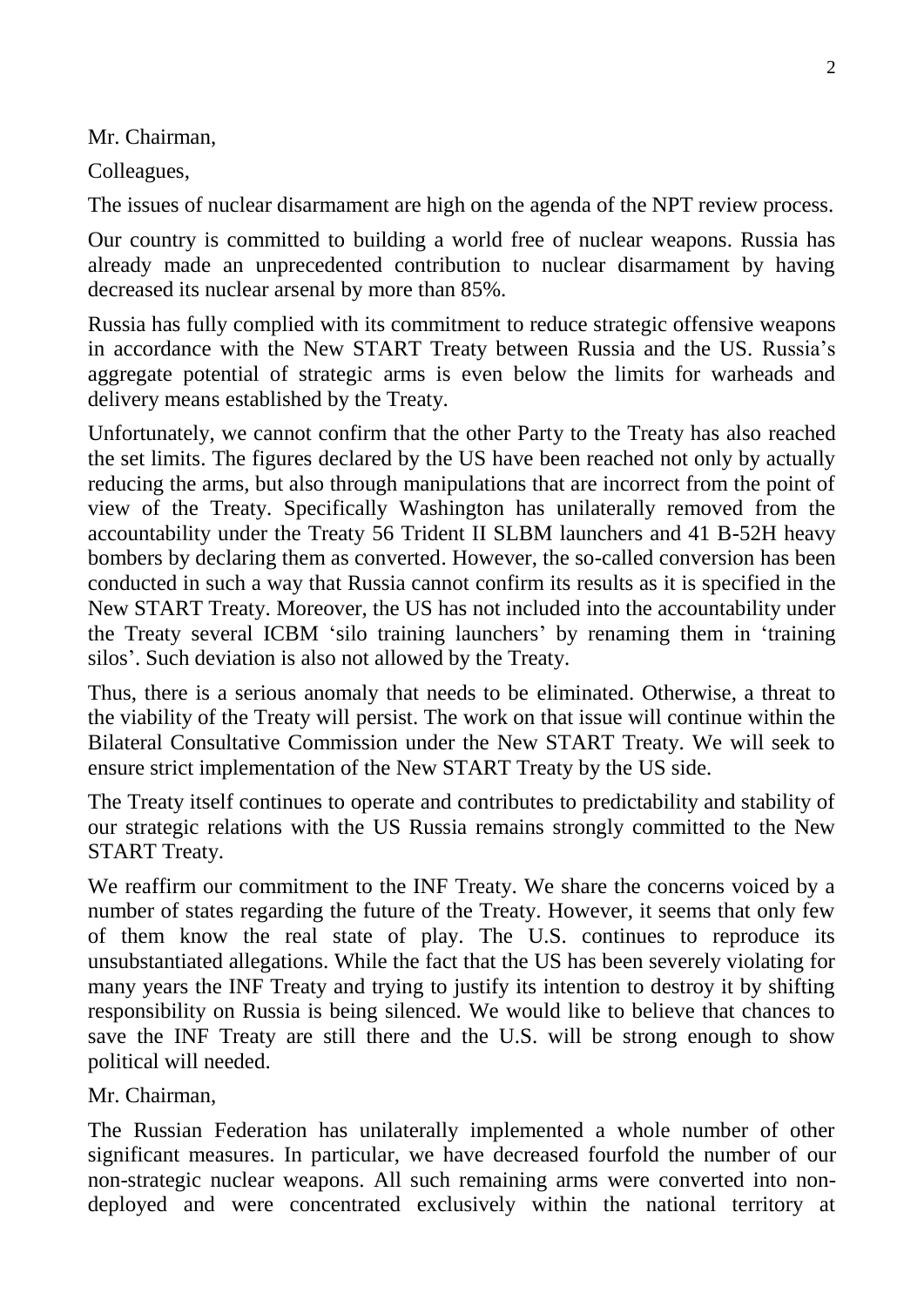centralized storage bases, where the strictest regime of control and security is ensured. Another step in that area has been our national decision to de-target Russian nuclear weapons that now have a so-called zero flight assignment.

The role of nuclear weapons in Russia's Military Doctrine has been seriously reduced. Their possible use is limited only to following extraordinary circumstances: the use of WMD against Russia or its allies and a hypothetical situation when aggression against our country threatens the very existence of the State. In other words, these are provisions of a purely defensive nature. A concept of "non-nuclear deterrence" was also included in Russia's Military Doctrine.

Mr. Chairman,

Colleagues,

We believe that further progress in nuclear disarmament is possible only if necessary efforts are made by all the interested states. Steps in that area should strengthen and not undermine international security and stability. The realistic approach to nuclear disarmament, based on the NPT, entails phase-by-phase approach and mandatory engagement of all states with military nuclear capabilities. That's why it is impossible for Russia to support the Treaty on the Prohibition of Nuclear Weapons. This document controversial by nature has not been agreed with us. We respect the views of those who have put forward this initiative. At the same time, it is obvious that the Treaty which has been developed without participation of nuclear states or without taking into account their views cannot make any positive contribution to the reduction or limitation of nuclear weapons. It is based on the false premise that nuclear disarmament can be carried out without taking into account strategic realities. The text of the Treaty has been prepared in a hasty manner, on a non-consensus basis and without taking into account the fundamental principles of the NPT.

The Treaty on the Prohibition of Nuclear Weapons has not yet entered into force but the work on it has already provoked a sense of hostility and discord within the global community. These tendencies continue to deepen. Further advancement of the Treaty threatens to undermine long-term efforts aimed at real nuclear disarmament. The Treaty can cause irreparable damage to the integrity and sustainability of the established nuclear non-proliferation system based on the NPT. The Treaty on the Prohibition of Nuclear Weapons can undermine efforts to ensure the entering into force of the CTBT.

Raising the issue of complete prohibition of nuclear weapons in a short timeframe would be appropriate at the final stage of the nuclear disarmament process to assure the irreversibility of the results achieved. Today it only distracts attention from the utterly unacceptable global security situation with accumulation of serious and much more relevant problems. Let us mention just some of them. They include unrestricted deployment of global missile defence systems, development of non-nuclear highprecision strategic offensive weapons, prospects of placement of strike weapons in outer space, growing quality and quantity imbalances in the field of conventional arms, worsening prospects for the CTBT.